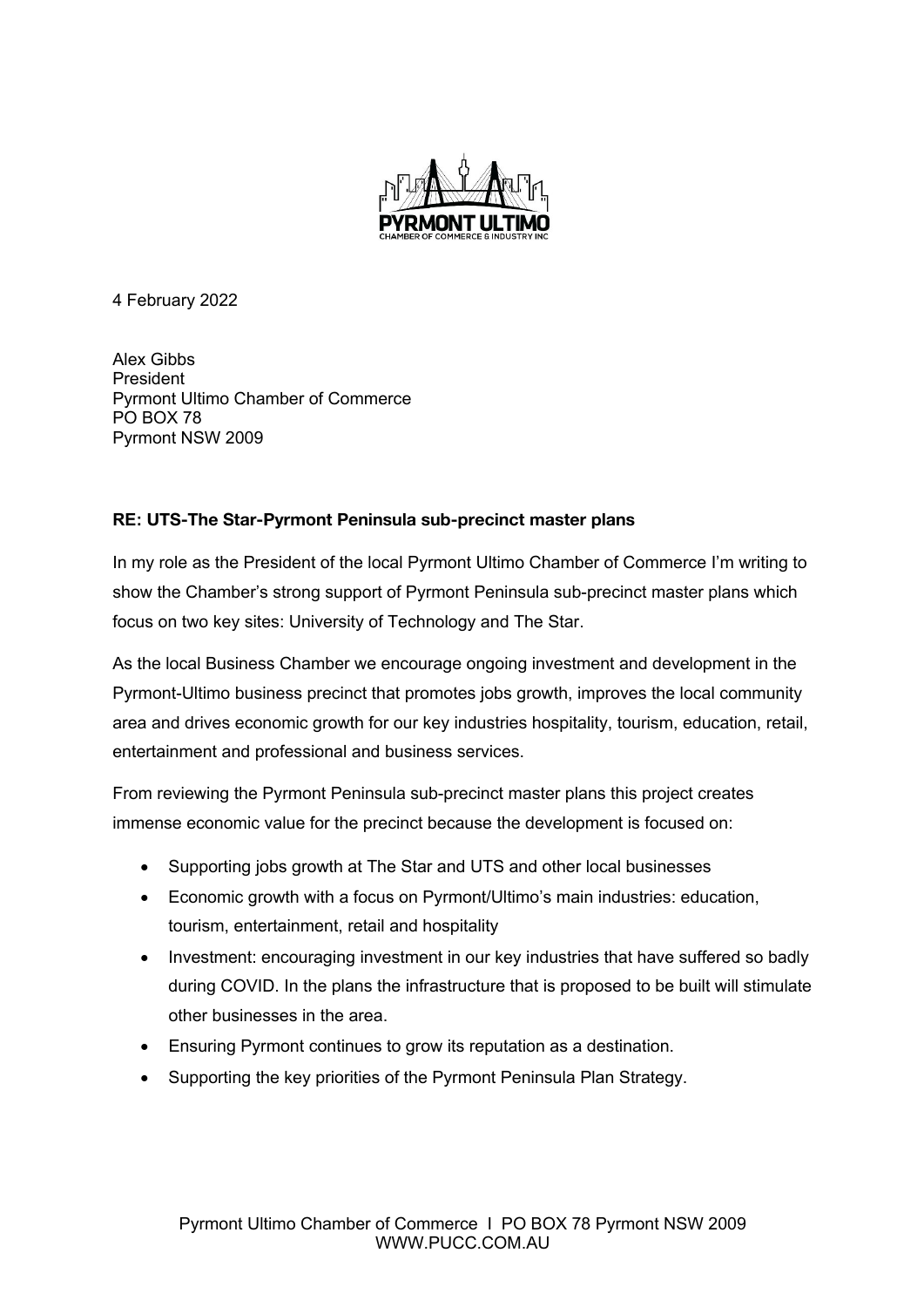In the Department of Planning and Environment's review of the sub-precinct master plans we encourage decision-makers to ensure that what is approved is:

- 1. Encouraging the flow of investment into Pyrmont/Ultimo
- 2. Providing infrastructure that supports businesses
- 3. Supporting the visitor economy now and into the future
- 4. Focused on welcoming workers back to the area
- 5. Providing a platform for collaboration between investors, the community and government

The Pyrmont Ultimo business community have a positive sentiment towards development of the precinct. This sentiment was highlighted from a recent Sentiment Survey we completed on the Black Wattle Bay development. Please find an extract from the survey below. This is a good indication of the sentiment towards re-development.

We strongly encourage the Department of Planning and Environment to support the subprecinct master plans as this is an opportunity to create emerge from the pandemic stronger and continue to position Pyrmont and Sydney as a world class destination to live, work and play.

If you have any questions, please get in contact with me directly.

Kind regards,

Nulle

Alex Gibbs

President

Pyrmont Ultimo Chamber of Commerce

E: pucc@pucc.com.au